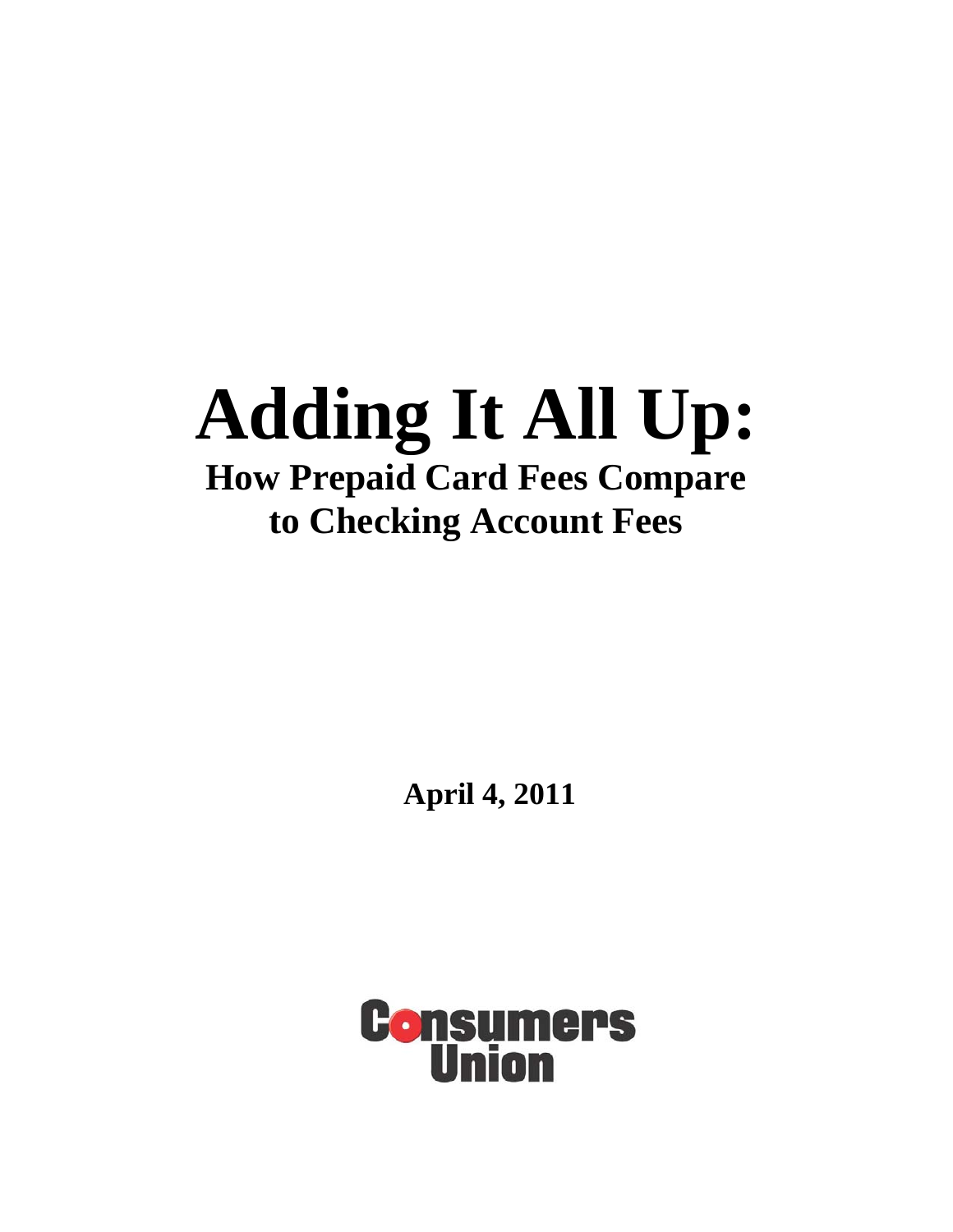

## Adding It All Up: How Prepaid Card Fees Compare to Checking Account Fees<sup>1</sup>

Prepaid cards are reloadable cards that can be used just like checking account-linked debit cards and are becoming the foundation of a second tier banking system used by a growing number of consumers. While prepaid cards are becoming increasingly popular, consumers who use them are subject to multiple and confusing fees and don't receive the same mandatory consumer protections that apply to traditional debit cards linked to checking accounts.

Prepaid card issuers have responded to criticism about fees by claiming that the cost is comparable to, or even cheaper than, the amount consumers are charged for using a checking account. To find out if this claim is true, Consumers Union compared the fees for checking accounts at the top five banks by asset size and two large credit unions and the fees for 12 of the better known prepaid card programs.<sup>2</sup> For each of the banks and credit unions we selected a low balance, no-interest checking account product. We calculated the fees charged over the course of the first year for a hypothetical consumer who engaged in the following transactions:

- 1. Opening an account (including any applicable minimum deposit requirements)
- 2. Paying three bills per month (two online, one via check or money order)
- 3. Eight point of sale purchases per month
- 4. Three cash withdrawals per month
- 5. Two balance inquiries per month
- 6. Two deposits per month

 $\overline{a}$ 

The typical costs associated with checking accounts are an opening minimum deposit requirement, out-of-network ATM fees, monthly service fees, and a fee for ordering checks. For prepaid cards, typical costs may include activation fees, ATM fees, fees to reload/deposit money onto the card, and monthly service fees. Some prepaid cards also charge fees for point-of-sale transactions that vary depending on whether the charge is made with a signature or by using a PIN.

For checking account holders, the fees charged for using non-network ATMs can add the most significant extra cost. The average ATM surcharge assessed by an ATM owner for using an out-of-network ATM is  $$2.60<sup>3</sup>$  In addition to the fee charged by the owner of the

<sup>&</sup>lt;sup>1</sup> This report was prepared by Suzanne Martindale and Michael McCauley, with generous assistance from Ryan Carrigan, David Chircop, and John Wright.

 $2^{2}$  The prepaid cards in this analysis were selected based on input from the industry and from consumer advocates. Data on fees and other terms and conditions are current as of March 31, 2011.

<sup>&</sup>lt;sup>3</sup> See http://abcnews.go.com/Business/banks-jack-atm-fees-blame-regulations/story?id=13149793 (quoting Moebs Services).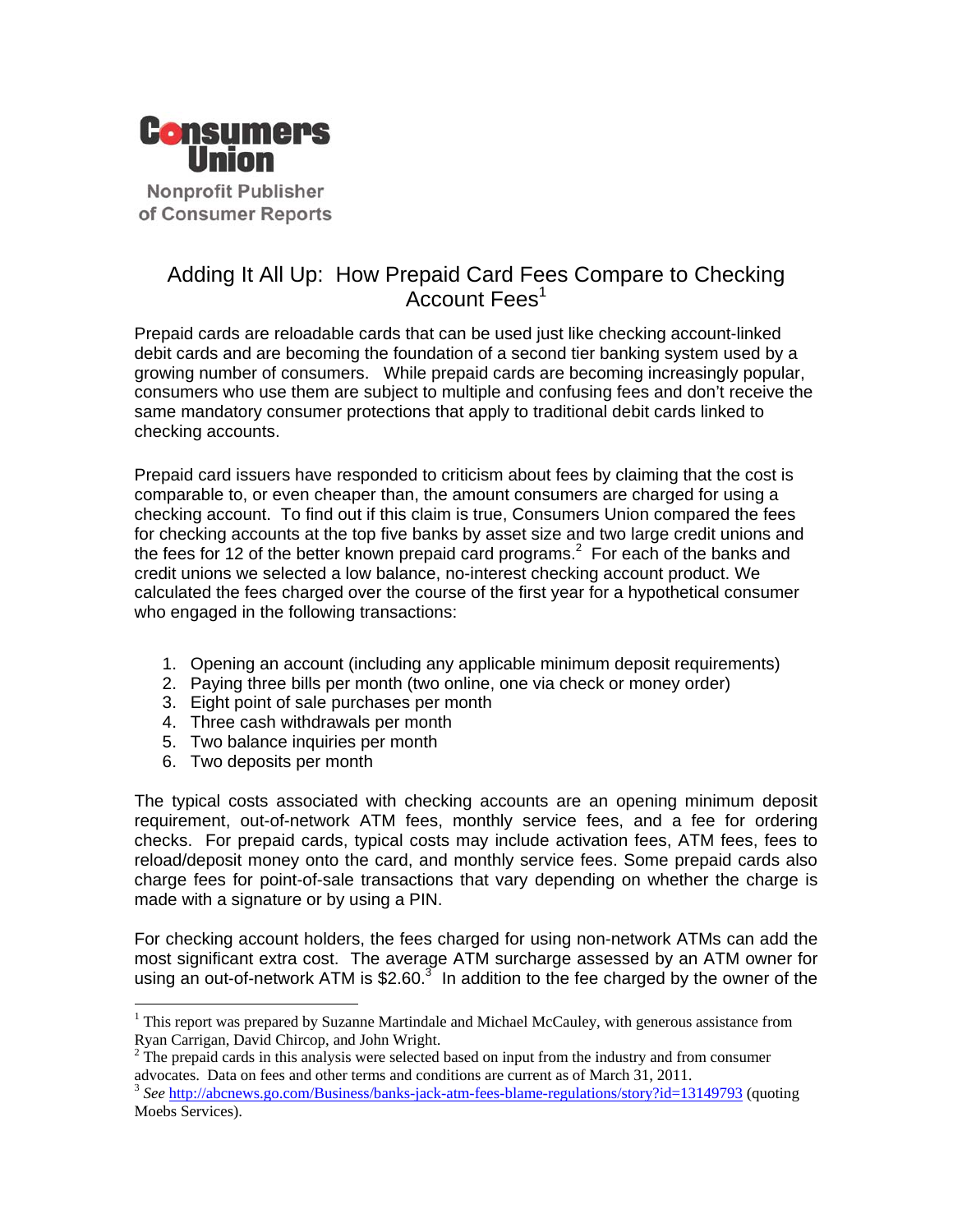non-network ATM, consumers are typically charged a fee by their own bank or credit union. However, since most major banks and credit unions have a wide network of ATMs, a careful checking account consumer can usually avoid these fees.

Another checking account fee that often can be avoided is the monthly service fee. Of the five major banks we evaluated, only US Bank offers a basic checking account without a monthly fee, although it has hinted in public statements that it may end free checking in the near future.<sup>4</sup> Both credit unions we evaluated charged no monthly fee. Where monthly fees may apply, customers signing up for a basic checking account can typically avoid the monthly fee by meeting certain conditions. These conditions vary but typically include options such as using direct deposit, making a certain number of point-of-sale purchases via debit card, and choosing to receive online statements rather than paper statements.

For prepaid card customers, the reload fee adds the most significant cost. Prepaid card customers using MoneyPak, one of the most common reload methods, will be charged up to \$4.95 to load money onto their cards (retail price is \$4.95, but Wal-Mart charges \$4.64). Prepaid card customers using MoneyGram would be charged \$3.95. This fee can be avoided by using only direct deposit to reload funds onto the card.

Prepaid card users typically have to pay a fee to use an ATM. The only prepaid card issuer of those we examined that provides an ATM network free to its customers is Green Dot. Green Dot customers can withdraw money at these ATMs for no fee.<sup>5</sup> None of the other prepaid card issuers we evaluated provides a network of ATMs to customers without a fee. Customers of these other prepaid cards can avoid balance inquiry fees by checking their card balances online or over the phone. They can avoid fees for withdrawing funds from their cards by using the "cash back" option when it is available at the point of sale. However, in some cases, these customers may be charged point of sale fees. In addition, retailers generally set limits on cash back amounts.

The banks and credit unions included in this analysis were Citibank, Bank of America, Wells Fargo, US Bank, JP Morgan Chase, Golden 1 Credit Union, and Alliant Credit Union. The prepaid cards whose programs we analyzed were the Green Dot Prepaid Card, Wal-Mart Money Card, Account Now Prepaid Card, Joyner Reach Card, H&R Block Emerald Card, Western Union Card, Rush Card (Pay As You Go), Rush Card (Pay Monthly), NetSpend VISA Card (Pay As You Go), NetSpend VISA Card (Fee Advantage), Insight Card (Pay As You Go), and the Insight Card (Monthly Fee).

Based on our analysis of fees charged for the hypothetical customer, we found that:

1 Customers at the top five banks who are savvy enough to avoid the costs of using non-network ATMs and who take the steps to waive their monthly fee would pay for no more than the cost of ordering paper checks, for the set of transactions we measured. First year checking account costs would then range from \$10 at Wells Fargo to \$21.25 at US Bank. These customers would also need to provide an account opening deposit ranging from no minimum to \$100.

 $\overline{a}$ 

<sup>&</sup>lt;sup>4</sup> http://www.cuinsight.com/media/community/cnn\_money\_us\_bank\_may\_end\_free\_checking.html.

<sup>&</sup>lt;sup>5</sup> Green Dot's Terms and Conditions indicate that consumers can withdraw funds at Green Dot's in-network ATMs for no fee. However, the only reload methods listed are direct deposit and reload via third-party retailer. It does not appear that consumers can reload funds at no cost via the in-network ATM system. *See*  https://www.mygreendot.com/greendot/getacardnow/cardholderagreement.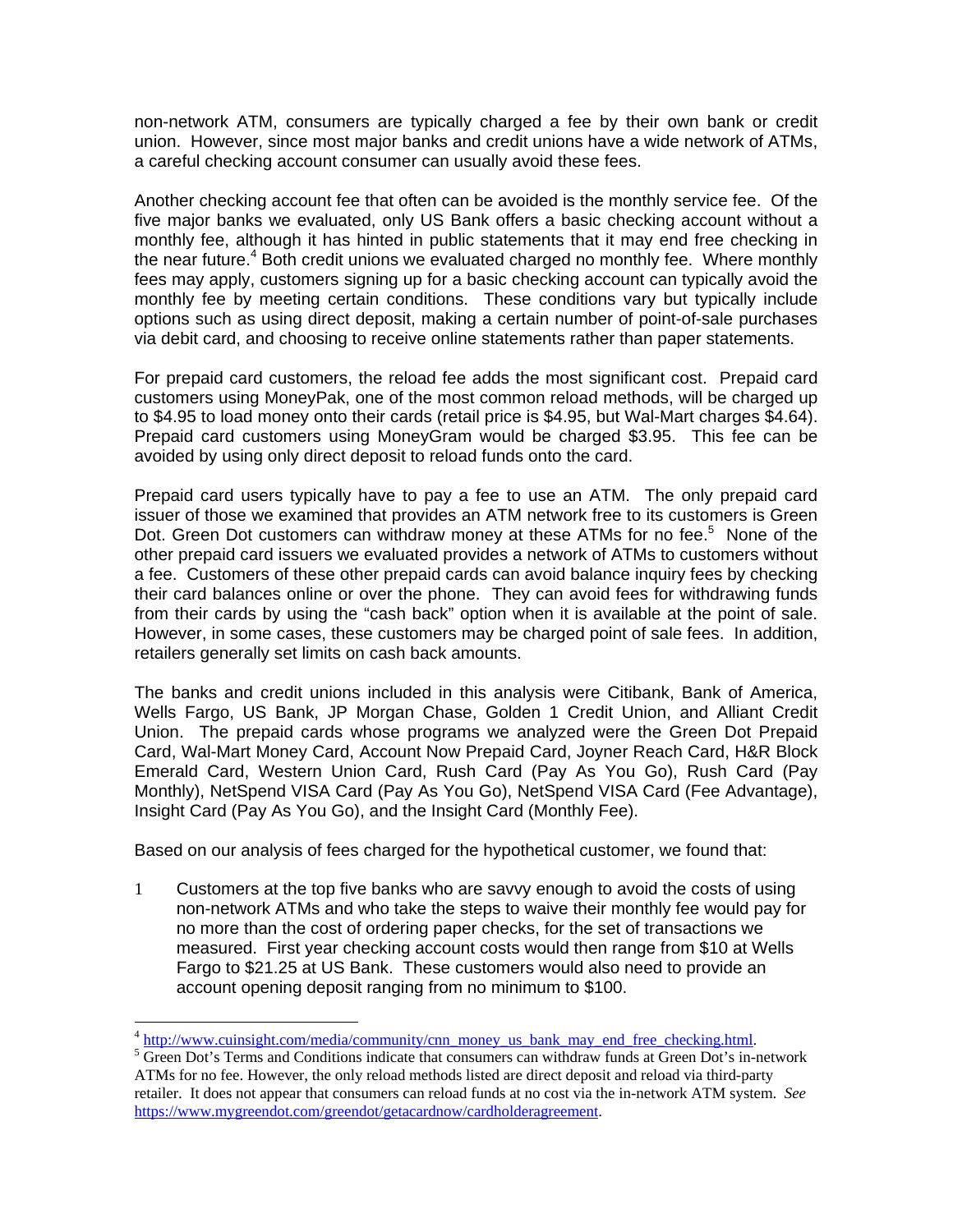- 2 Customers at the top five banks who do not take any steps to avoid non-network ATM fees and monthly fees would pay a first year cost ranging from \$327.25 at US Bank to \$438.95 at Chase. These customers would also need to make an opening deposit.
- 3 Bank customers who avoid out-of-network ATM fees but do not avoid monthly fees would pay first year costs ranging from \$21.25 at US Bank to \$162.95 at Chase.
- 4 Prepaid card customers who take steps to avoid as many fees as possible will pay first year costs ranging from \$18 with the Western Union and H&R Block cards to \$147.35 with the Insight and NetSpend monthly plan cards. In order to reduce fees to these amounts, prepaid card customers would have to avoid all use of nonnetwork ATMs and would have to reload their cards via direct deposit only.
- 5 Prepaid card customers who don't take any steps to avoid fees will incur costs ranging from \$373.80 with Western Union to \$606.71 with the Insight (Monthly Plan) Card.
- 6 Assuming minimum fees for both checking account and prepaid consumers, all the checking accounts offer a cheaper deal than 10 of the 12 prepaid card programs. Wells Fargo and Bank of America are cheaper than all 12 prepaid cards if the customer takes maximum steps to avoid fees.
- 7 Assuming minimum fees for both checking account and prepaid consumers, Western Union and H&R Block are cheaper than three the checking accounts offered by Citibank, US Bank and Chase.
- 8 The costs at both credit unions are less than all of the banks and less than all 12 prepaid cards if consumers take steps to minimize fees to the fullest extent possible. At Alliant Credit Union, consumers didn't face any fees so long as they avoided outof-network ATM fees. At Golden 1 Credit Union, consumers paid \$16.95 over the course of a year when they took steps to avoid out-of-network ATM fees, which is slightly cheaper than the Western Union or H&R Block cards (at minimum \$18).
- 9 Even if checking account customers pay a monthly fee, they are better off in most cases than many of the prepaid card customers who already take maximum steps to avoid fees. If checking account customers avoid ATM fees but still pay a monthly fee and the cost of ordering checks, they are better off in most cases than prepaid card customers who avoid all fees except for the monthly fee and the cost of paying one bill each month via money order. Under this scenario, all but one of the checking accounts we analyzed (Chase) cost less than six of the 12 prepaid cards.
- 10 Even if customers take no steps to avoid fees, all of the banks and credit unions are cheaper than nine of the 12 prepaid cards. The prepaid cards offered by WalMart, H&R Block, and Western Union are cheaper than the checking accounts at Citi and Chase for those customers who take no steps in either context to avoid fees.

The costs for both checking account customers and prepaid card customers probably lie somewhere between the best case and worst case scenarios described above. For example, many consumers with checking accounts use in-network ATMs for most cash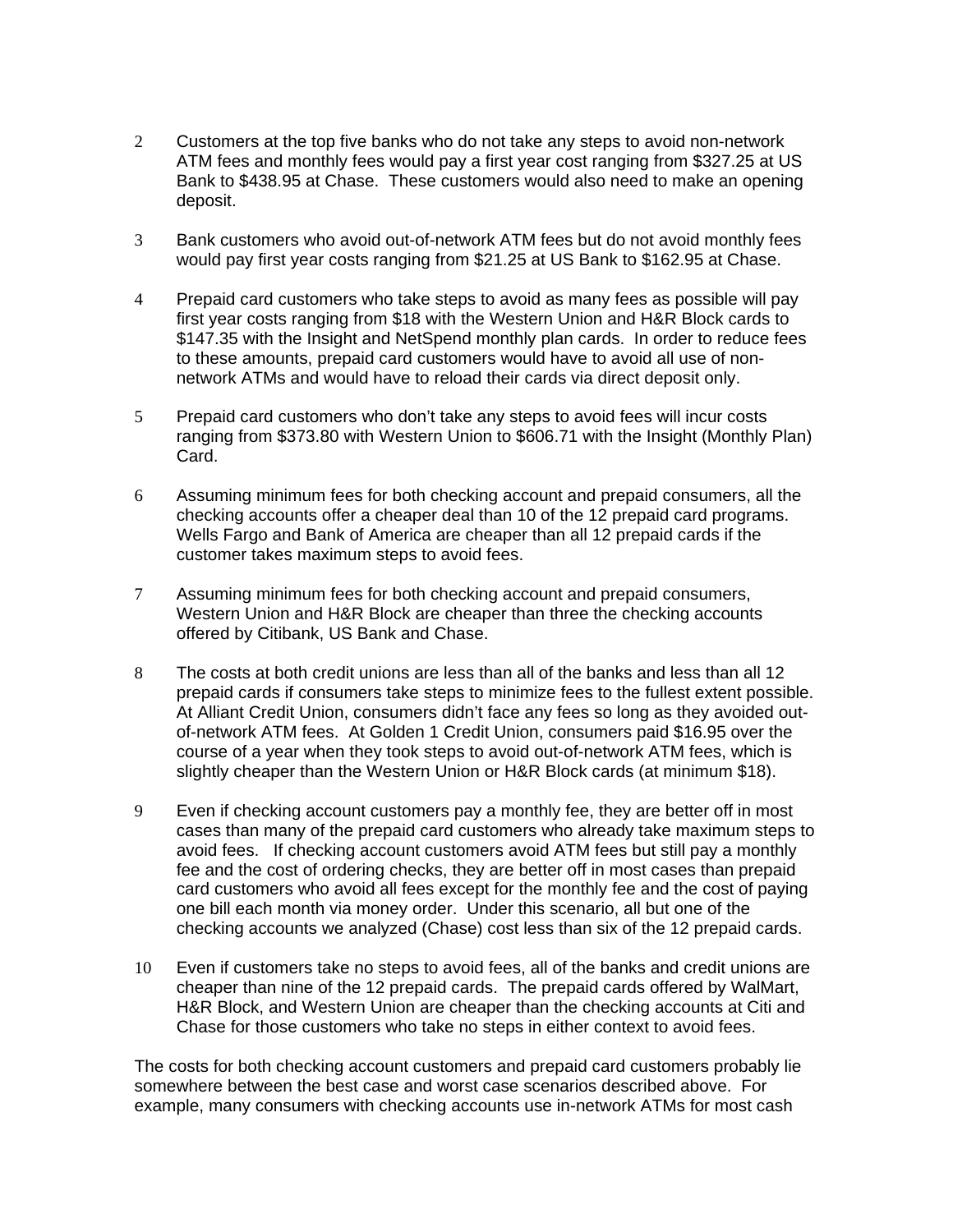withdrawals while occasionally using non-network ATMs, or they may meet the requirements for avoiding monthly fees during some months but not others. Prepaid card customers may take steps to avoid some fees while not avoiding other charges.

Our analysis found that there are more types of fees associated with prepaid cards compared to checking accounts. In general, it is easier for a checking account customer to reduce fees because monthly fees can be waived by meeting certain conditions and ATM fees can be avoided if consumers use in-network ATMs. While some prepaid card fees can be reduced, it is much more difficult for consumers to avoid fees since most prepaid card issuers do not offer a no-fee ATM network and few make it possible for customers to waive monthly fees. Furthermore, prepaid card customers typically have no free way to reload cash, and so will incur reload fees unless they use direct deposit exclusively for reloading funds. In addition, some prepaid card issuers do such a poor job of disclosing fees that consumers may be surprised at how quickly the fees can add up.

Beyond the fees charged for using prepaid cards, it's important to note that these cards do not come with mandatory consumer protections. When prepaid cards are lost or stolen and used by others to make fraudulent transactions, consumers are not protected by the same legal safeguards that enable other debit card users to recover their money. If a consumer contacts a financial institution about a lost or stolen debit card within two business days, the consumer's liability is limited to no more than \$50 (but may reach \$500 or more if the consumer reports the debit card lost or stolen after two business days). The consumer with a checking account also has a right to be recredited the missing funds within 10 days while an investigation is pending on the charge.

By contrast, prepaid card customers only have voluntary protections by contract that could be revised or rescinded at any time. Visa and MasterCard have "zero liability" policies, but these are also voluntary and come with significant loopholes. Until regulations are changed to provide the same mandatory protections against unauthorized transactions and errors, accompanied by a right of recredit, consumers who use prepaid cards are receiving inferior consumer protections.

April 4, 2011

*Charts updated April 14, 2011* 

For more information, contact:

Consumers Union Financial Services Campaign Team 1535 Mission Street San Francisco, CA 94103 (415) 431-6747 www.DefendYourDollars.org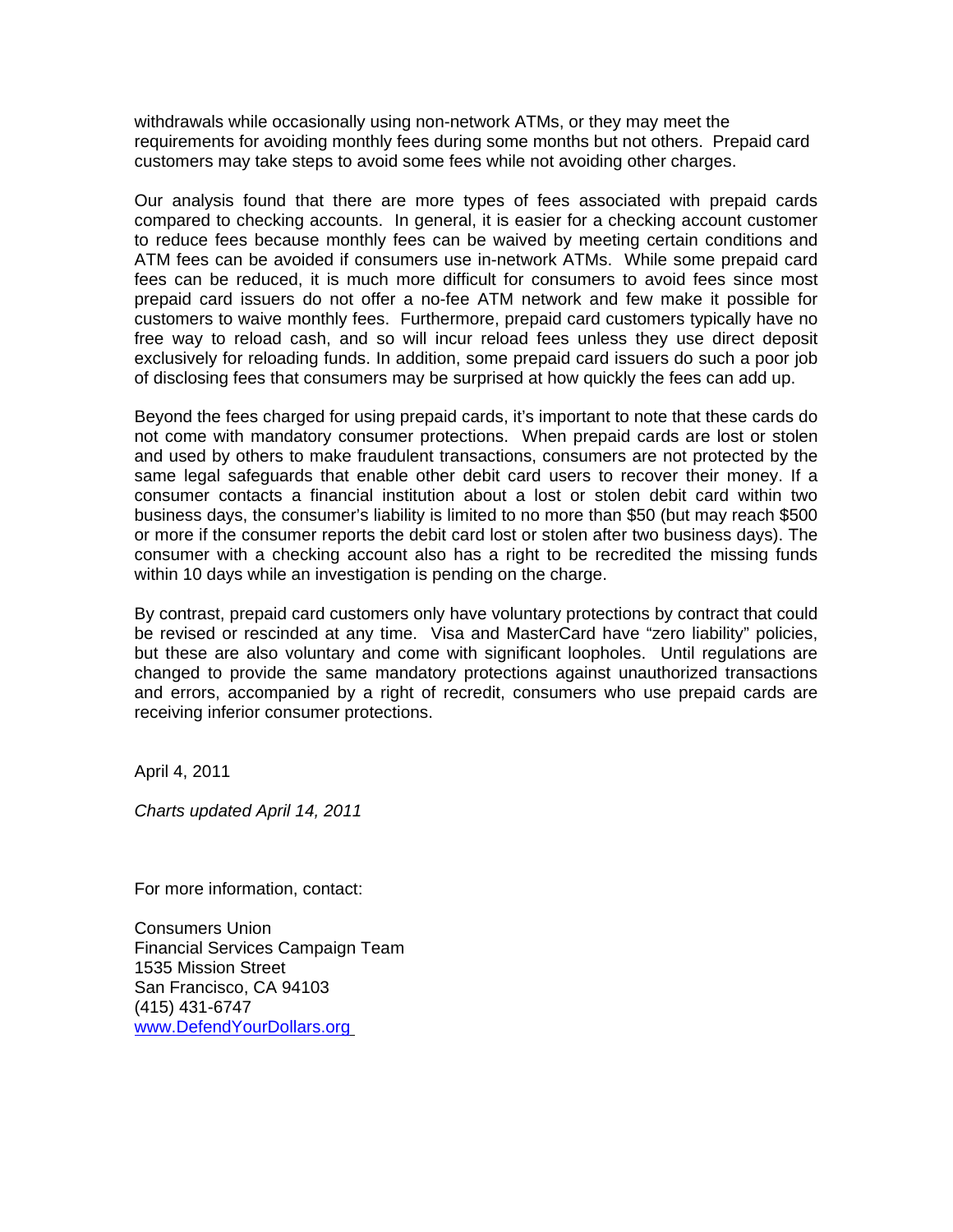### **Fee Comparison Chart for Checking Accounts**

| <b>Fees</b>                                        | Citi<br><b>Basic Checking</b> | <b>Bank of America</b><br>eBanking Checking<br><b>Account</b>                               | <b>Wells Fargo</b><br><b>Value Checking</b> | <b>US Bank</b><br><b>Free Checking</b> | <b>Chase</b><br><b>Total Checking</b> | Golden1     | <b>Alliant Credit Union</b><br><b>Free Basic Checking</b> |
|----------------------------------------------------|-------------------------------|---------------------------------------------------------------------------------------------|---------------------------------------------|----------------------------------------|---------------------------------------|-------------|-----------------------------------------------------------|
| <b>Minimum Balance to</b><br><b>Open Account</b>   | None                          | \$25                                                                                        | \$100                                       | \$50                                   | \$25                                  | None        | None                                                      |
| <b>Monthly Service Fee</b>                         | \$8                           | \$8.95                                                                                      | \$5                                         | \$0                                    | \$12                                  | $\mathbf 0$ | 0                                                         |
| <b>Overdraft Fee if</b><br><b>Customers Opt In</b> | 15.75 % APR                   | \$35                                                                                        | \$35                                        | \$10-\$33                              | \$34                                  | \$6         | \$3                                                       |
| <b>Out-of-Network ATM</b><br>Fee                   | \$2                           | \$2                                                                                         | \$2.50                                      | \$2.50                                 | \$2                                   | \$1.50      | \$1                                                       |
| <b>Card Replacement</b><br>Fee                     | \$0                           | \$0                                                                                         | \$0                                         | \$0 1st replacement, \$5               | \$5                                   | \$5         | \$10                                                      |
| <b>Online Bill Pay Fee</b>                         | \$0                           | \$0                                                                                         | \$6.95                                      | \$0                                    | \$0                                   | \$0         | \$0                                                       |
| Cost of Checks*                                    | \$20.95                       | $$14 + S&H$                                                                                 | \$10.00                                     | \$21.25                                | \$18.95                               | \$15.95     | \$0 (first order)                                         |
| <b>Live Customer</b><br><b>Service Fee</b>         | none                          | none                                                                                        | none                                        | none                                   | none                                  | none        | none                                                      |
| <b>Paper Statement Fee</b>                         | \$0                           | Included in monthly fees.<br>Not available in order to<br>qualify for monthly fee<br>waiver | \$0                                         | \$2.50                                 | none listed                           | none listed | none listed                                               |
| <b>Inactivity Period</b><br><b>Starts</b>          | N/A                           | N/A                                                                                         | N/A                                         | 12 months                              | N/A                                   | N/A         | 12 months                                                 |
| <b>Monthly Inactivity Fee</b>                      | N/A                           | N/A                                                                                         | N/A                                         | \$5 per month                          | N/A                                   | N/A         | \$10 per month                                            |

\*cost of paper checks (one book) obtained from customer service representatives where no information was available in fee schedules.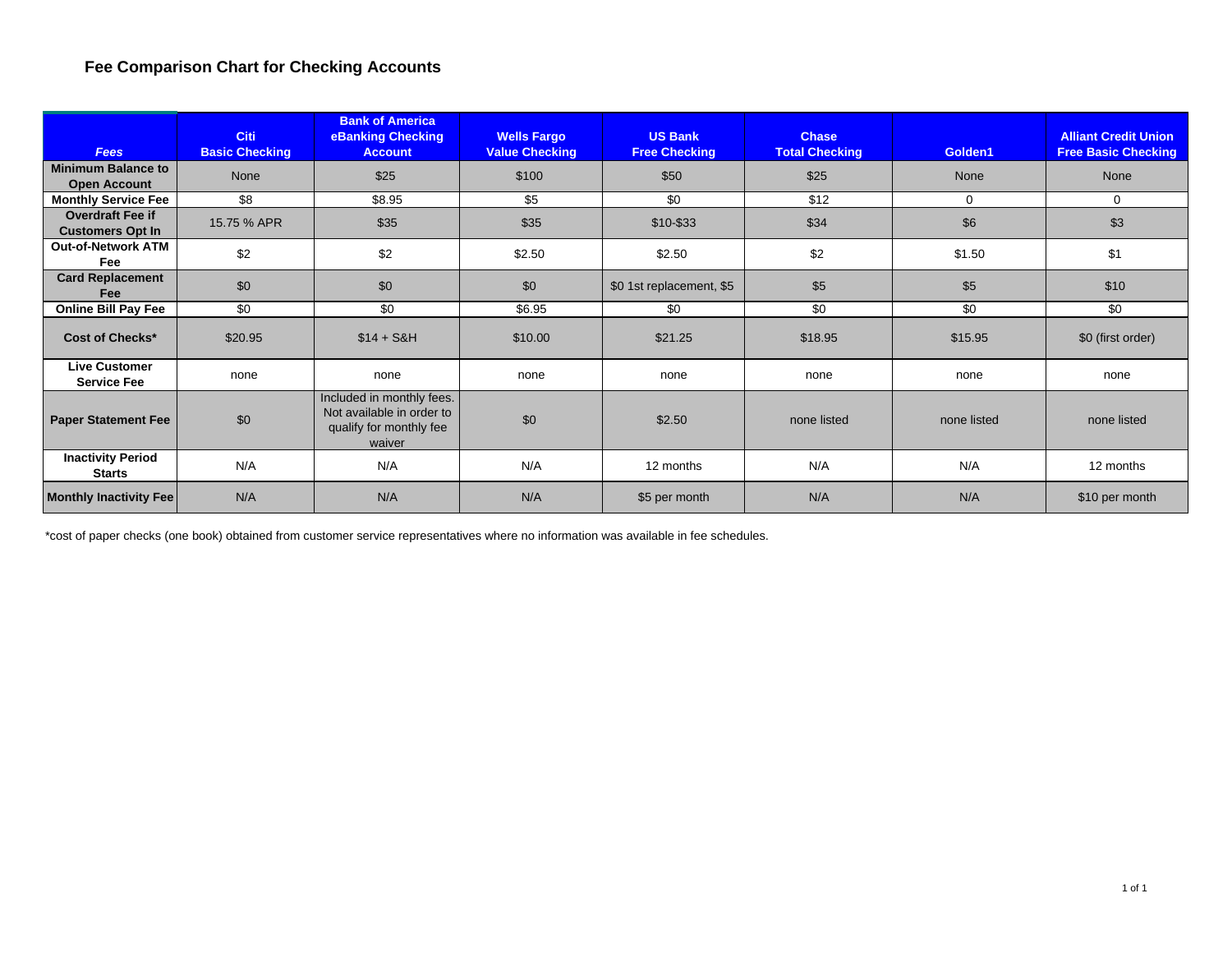#### **Calculation-Checking Account Costs**

|                                                                          | Citi<br><b>Basic Checking</b>                              | <b>Bank of America</b><br>eBanking Checking<br><b>Account</b> | <b>Wells Fargo</b><br><b>Value Checking</b>            | <b>US Bank</b><br><b>Free Checking</b>          | <b>Chase</b><br><b>Checking</b>                            | Golden1                                    | <b>Alliant Credit Union</b><br><b>Free Basic Checking</b> |
|--------------------------------------------------------------------------|------------------------------------------------------------|---------------------------------------------------------------|--------------------------------------------------------|-------------------------------------------------|------------------------------------------------------------|--------------------------------------------|-----------------------------------------------------------|
| <b>Initial Deposit Plus</b><br><b>Opening and Monthly</b><br><b>Fees</b> | \$0-\$8<br>(\$8 Waivable Monthly<br>Fee)                   | \$25-\$33.95<br>(\$8.95 Waivable Monthly<br>Fee)              | \$100-\$105<br>(\$5 Waivable Monthly)<br>Fee)          | \$50<br>(No Monthly Fee)                        | \$25-\$37<br>(\$12 Waivable Monthly<br>Fee)                | \$1 (membership fee)                       | \$0                                                       |
| <b>Amount Needed To</b><br><b>Get Started*</b>                           | \$20.95-\$28.95 (also<br>includes cost of paper<br>checks) | \$39-\$47.95 (also<br>includes cost of paper<br>checks)       | \$110-\$115 (also<br>includes cost of paper<br>checks) | \$71.25 (also includes<br>cost of paper checks) | \$43.95-\$55.95 (also<br>includes cost of paper<br>checks) | \$16.95 (includes cost of<br>paper checks) | \$0                                                       |
| <b>Monthly Total for 3</b><br><b>Cash Withdrawals**</b>                  | \$0-\$13.80                                                | \$0-\$10.30***                                                | \$0-\$15.30                                            | \$0-\$15.30                                     | \$0-\$13.80                                                | \$0-\$12.30                                | \$0-\$10.80                                               |
| <b>Monthly Total for 8</b><br><b>POS Purchases</b>                       | \$0                                                        | \$0                                                           | \$0                                                    | \$0                                             | \$0                                                        | \$0                                        | \$0                                                       |
| <b>Cost of Paying Rent</b><br>by Paper Check                             | \$0                                                        | \$0                                                           | \$0                                                    | \$0                                             | \$0                                                        | \$0                                        | \$0                                                       |
| <b>Monthly Total for 2</b><br><b>Deposits</b>                            | \$0                                                        | \$0                                                           | \$0                                                    | \$0                                             | \$0                                                        | \$0                                        | \$0                                                       |
| <b>Monthly Total for Two</b><br><b>Balance Inquiries**</b>               | \$0-\$9.20                                                 | $$0 - $9.20$                                                  | $$0-9.20$                                              | \$0-\$10.20                                     | $$0-9.2$                                                   | $$0 - $8.20$                               | $$0-$7.20$                                                |
| <b>Range for 1st Month</b>                                               | \$28.95-\$51.95                                            | \$22.95-\$42.45                                               | \$15-\$39.50                                           | \$21.25-\$46.75                                 | \$30.95-\$53.95                                            | \$16.95-\$38.45                            | $$0-$18$                                                  |
| Range for 2nd Month                                                      | $$8-31$                                                    | \$8.95-\$28.45                                                | \$5-\$29.50                                            | \$0-\$25.50                                     | \$12-\$35                                                  | \$0-\$20.50                                | $$0-$18$                                                  |
| <b>Two Month Total</b>                                                   | \$36.95-\$82.95                                            | \$31.90-\$70.90                                               | \$20-\$69                                              | \$21.25-\$72.25                                 | \$42.95-88.95                                              | \$16.95-\$58.95                            | \$0-\$36                                                  |
| 6 Month total                                                            | \$68.95-\$206.95                                           | \$67.70-\$184.70                                              | \$40-\$187                                             | \$21.25-\$174.25                                | \$90.95-\$228.95                                           | \$16.95-\$140.95                           | \$0-\$108                                                 |
| <b>First Year Total Cost</b>                                             | \$116.95-\$392.95                                          | \$121.40-\$355.40                                             | \$70-\$364                                             | \$21.25-\$327.25                                | \$162.95-\$438.95                                          | \$16.95-\$263.95                           | $$0 - $216$                                               |
| <b>Yearly Total</b><br><b>Assuming Minimum</b><br>Fees****               | \$20.95                                                    | \$14                                                          | \$10                                                   | \$21.25                                         | \$18.95                                                    | \$16.95                                    | \$0                                                       |

\*Cost of paper checks obtained from customer service representatives where no information was available in fee schedules.

\*\*Out-of-network ATM withdrawal cost includes \$2.60, the avg. ATM owner surcharge amount according to Moebs.

\*\*\*Two free ATM withdrawals per month, \$2.50 for each additional transaction. However, we assume that even if BofA does

\*\*\*\*"Minimum fees" are defined to mean that the consumer avoids all non-network ATM fees and does whatever is necessary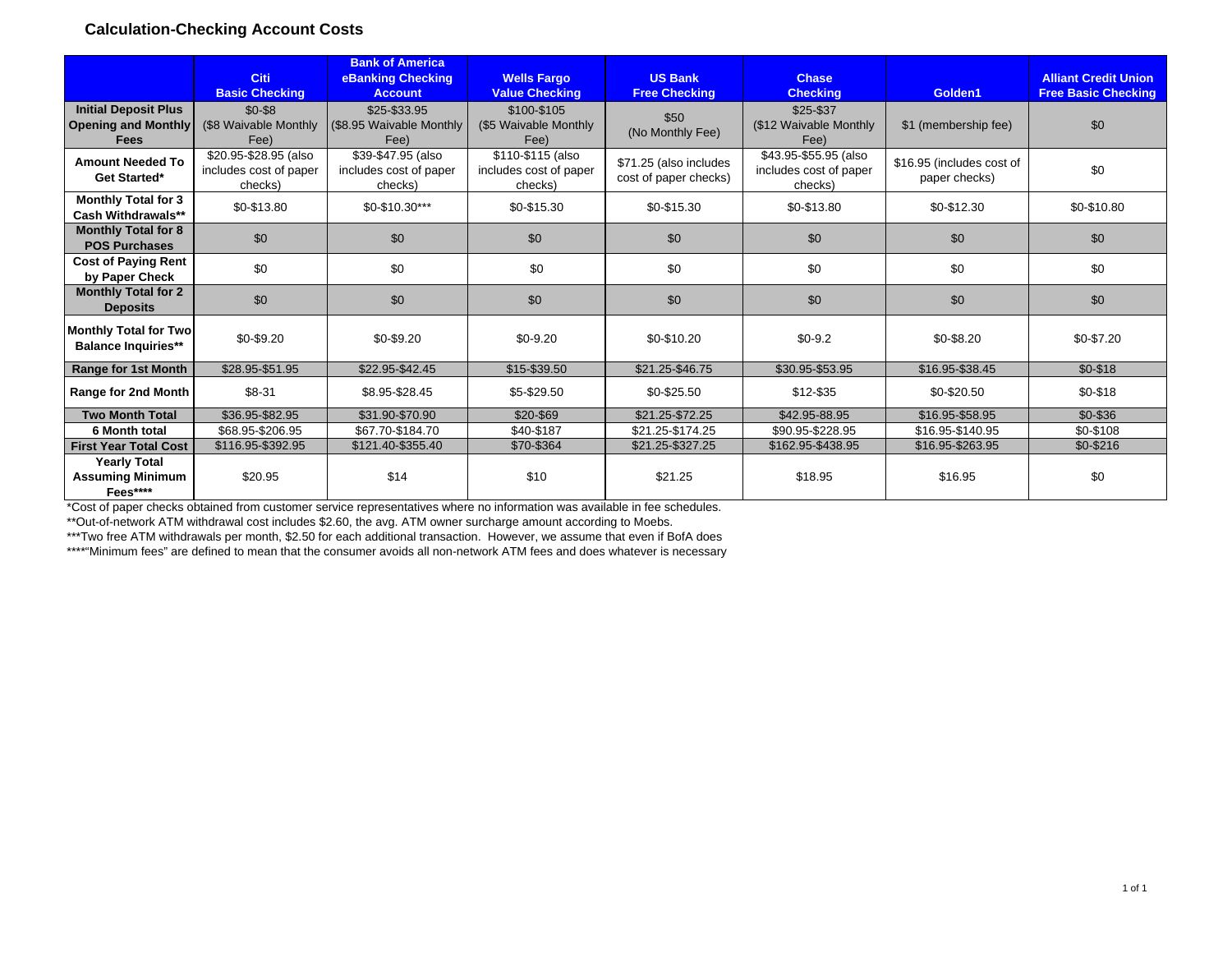#### **Fee Comparison Chart for Prepaid Cards**

|                                 | <b>WalMart Money Card</b>                                                    | <b>Rush Card</b><br><b>Pay Monthly Program</b>                         | <b>Rush Card</b>                                                                  | <b>Account Now</b><br>Pay As You Go Program Prepaid Gold Visa Card                                     | <b>Joyner</b><br><b>Reach Card</b>                                     | <b>Greendot</b><br><b>Prepaid Card</b>                                       |
|---------------------------------|------------------------------------------------------------------------------|------------------------------------------------------------------------|-----------------------------------------------------------------------------------|--------------------------------------------------------------------------------------------------------|------------------------------------------------------------------------|------------------------------------------------------------------------------|
| <b>Activation Fee</b>           | \$3.00                                                                       | \$3.95                                                                 | \$3.95                                                                            | \$9.95                                                                                                 | \$9.95                                                                 | up to \$4.95                                                                 |
| <b>Monthly Service Fee</b>      | \$3                                                                          | \$9.95                                                                 | \$0                                                                               | \$9.95 (waived with \$2500<br>load)                                                                    | \$8.95                                                                 | \$5.95 (waived with<br>\$1000 load or 30<br>posted purchase<br>transactions) |
| <b>Point-of-Sale Fee</b>        | \$0                                                                          | \$1 - pin transaction;<br>\$0 - signature<br>transaction               | \$1 - pin transaction;<br>\$1 - signature transaction<br>(\$10 fee cap her month) | \$0                                                                                                    | \$0                                                                    | \$0                                                                          |
| <b>Overdraft Fee</b>            | cardholder liable for<br>negative balance and<br>"any applicable fees"       | cardholder liable for<br>negative balance and<br>"any applicable fees" | cardholder liable for<br>negative balance and<br>"any applicable fees"            | cardholder liable for<br>negative balance                                                              | cardholder liable for<br>negative balance and<br>"any applicable fees" | cardholder liable for<br>negative balance                                    |
| <b>Out-of-Network ATM Fee</b>   | \$2 for cash<br>withdrawal; \$1<br>balance inquiry                           | two free cash<br>after that, \$2.50; \$1<br>balance inquiry            | \$1 balance inquiry                                                               | withdrawals each month \\$1.95 for cash withdrawal; \$2.50 for cash withdrawal;<br>\$1 balance inquiry | \$2.50                                                                 | \$2.50 cash withdrawal;<br>\$0.50 balance inquiry                            |
| <b>Reloading Fee</b>            | \$3 (in person at<br>WalMart); \$4.64<br>(MoneyPak purchased<br>at WalMart)* | 4.64 (MoneyPak<br>purchased at WalMart)                                | 4.64 (MoneyPak<br>purchased at WalMart)                                           | \$4.64 (MoneyPak<br>purchased at WalMart)                                                              | \$4.64 (MoneyPak<br>purchased at<br>WalMart)                           | \$4.64 (MoneyPak<br>purchased at WalMart)                                    |
| <b>Card Replacement Fee</b>     | \$3.00                                                                       | \$3.95                                                                 | \$3.95                                                                            | \$10 (1 free per year w/<br>DD)                                                                        | none listed                                                            | \$4.95                                                                       |
| <b>Online Bill Pay Fee</b>      | not offered                                                                  | $$1 + $2$ (one-time<br>enrollment fee)                                 | $$1 + $2$ (one-time<br>enrollment fee)                                            | \$0                                                                                                    | not offered                                                            | $$0***$                                                                      |
| <b>Customer Service Fee</b>     | none listed                                                                  | none listed                                                            | none listed                                                                       | \$2 per call to live agent;<br>\$0.50 call to automated<br>customer service line                       | none listed                                                            | none listed                                                                  |
| <b>Paper Statement Fee</b>      | none listed                                                                  | \$1                                                                    | $\sqrt{$1}$                                                                       | \$2.95                                                                                                 | none listed                                                            | none listed                                                                  |
| <b>Inactivity Period Starts</b> | N/A                                                                          | N/A                                                                    | 90 days                                                                           | N/A                                                                                                    | 60 days                                                                | N/A                                                                          |
| <b>Monthly Inactivity Fee</b>   | N/A                                                                          | N/A                                                                    | \$1.95                                                                            | N/A                                                                                                    | none; may cancel<br>account after 180<br>days of inactivity            | N/A                                                                          |

\*MoneyPak retails for \$4.95 on its own website, but costs \$4.64 if purchased at

WalMart.https://www.walmartmoneycard.com/AcctMgmt/Content/Common/AddFunds/AppyMoneyPakInitFrm.aspx

\*\*NetSpend has partnered with MoneyGram to provide reload services costing \$3.95. http://files.shareholder.com/downloads/ABEA-56BIQV/1203062304x0x405748/fd5e596a-

afd6-4f0a-b54c-552551e38d7f/NTSP\_News\_2010\_7\_13\_General\_Releases.pdf

\*\*\*Green Dot CEO informed us they offier this service for free; however, it is not listed in the contract.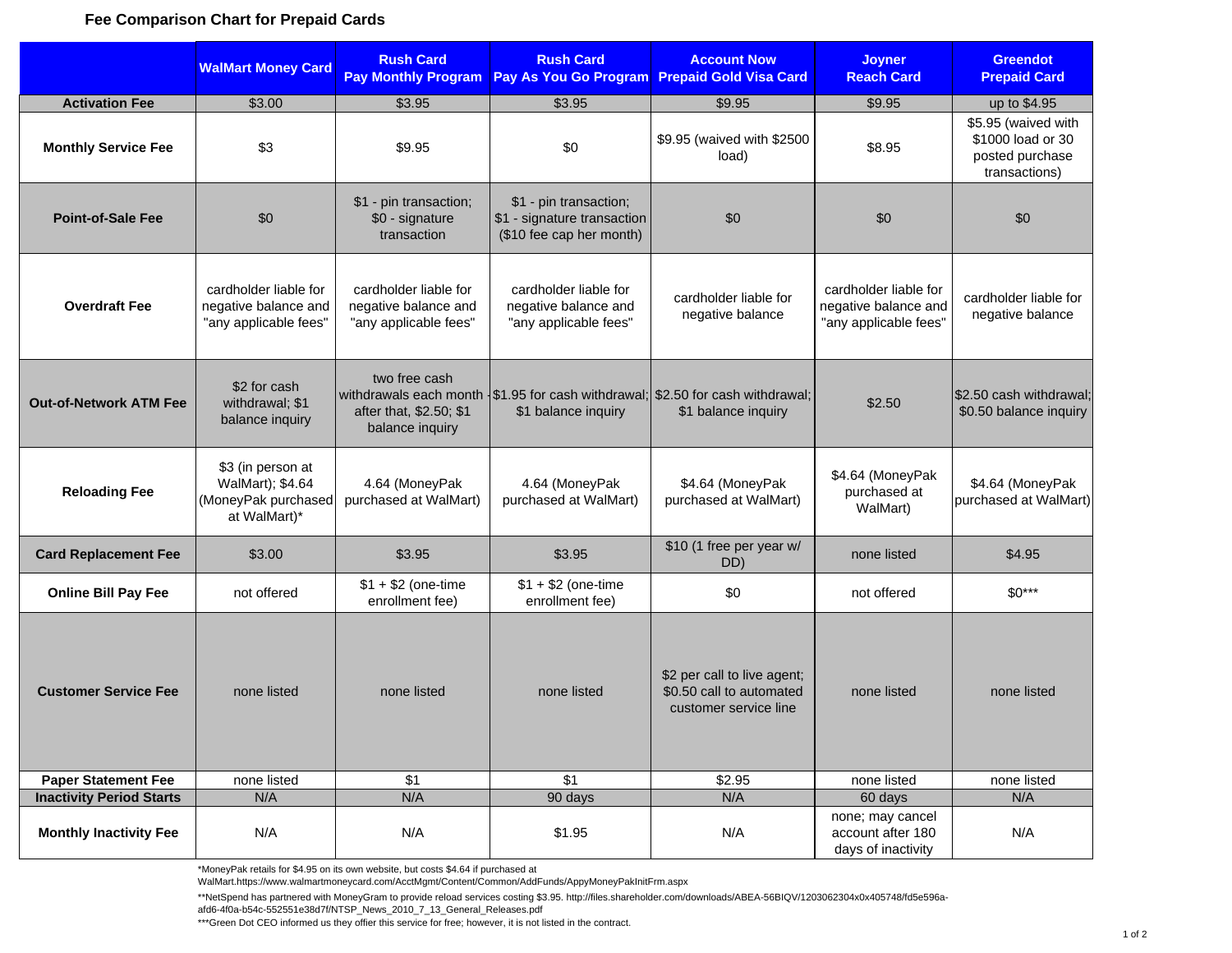#### **Fee Comparison Chart for Prepaid Cards**

|                                 | <b>NetSpend Visa</b><br>Pay As You Go                                                                                                                     | <b>NetSpend Visa</b><br><b>Fee Advantage</b>                                                                                                                  | <b>H&amp;R Block Emerald</b><br><b>Card (Master Card)</b>              | <b>Western Union</b>                                                   | <b>Insight</b><br>Pay As You Go                                                                              | <b>Insight</b><br><b>Monthly Fee</b>                                                                         |
|---------------------------------|-----------------------------------------------------------------------------------------------------------------------------------------------------------|---------------------------------------------------------------------------------------------------------------------------------------------------------------|------------------------------------------------------------------------|------------------------------------------------------------------------|--------------------------------------------------------------------------------------------------------------|--------------------------------------------------------------------------------------------------------------|
| <b>Activation Fee</b>           | \$0                                                                                                                                                       | \$9.95                                                                                                                                                        | \$0                                                                    | \$0                                                                    | \$9.95                                                                                                       | \$9.95                                                                                                       |
| <b>Monthly Service Fee</b>      | \$0                                                                                                                                                       | \$9.95                                                                                                                                                        | \$0                                                                    | \$0                                                                    | \$0                                                                                                          | \$9.95                                                                                                       |
| <b>Point-of-Sale Fee</b>        | \$2 - pin transaction;<br>\$1 - signature<br>transaction                                                                                                  | \$0                                                                                                                                                           | \$0                                                                    | \$0                                                                    | \$2 -pin transaction;<br>\$1 - signature<br>transaction                                                      | \$0 if Signiture<br>Purchase<br>\$1 if PIN Purchase                                                          |
| <b>Overdraft Fee</b>            | cardholder liable for<br>negative balance and<br>"any applicable fees"                                                                                    | cardholder liable for<br>negative balance<br>and "any applicable<br>fees"                                                                                     | cardholder liable for<br>negative balance and<br>"any applicable fees" | cardholder liable for<br>negative balance and<br>"any applicable fees" | \$0.15 for every \$1 in<br>negative balance<br>created by each<br>transaction up to a<br>maximum fee of \$36 | \$0.15 for every \$1 in<br>negative balance<br>created by each<br>transaction up to a<br>maximum fee of \$36 |
| <b>Out-of-Network ATM Fee</b>   | \$2.50 for cash<br>withdrawal; \$0.50<br>balance inquiry                                                                                                  | \$2.50 cash<br>withdrawal; \$0.50<br>balance inquiry                                                                                                          | \$2.5 cash withdrawal;<br>\$1 balance inquiry                          | \$1.95 cash<br>withdrawal; \$0.45<br>balance inquiry                   | \$2 for cash withdrawal;<br>\$1 balance inquiry                                                              | \$2 for cash<br>withdrawal; \$1<br>balance inquiry                                                           |
| <b>Reloading Fee</b>            | \$3.95 (reload at<br>MoneyGram<br>location)**                                                                                                             | \$3.95 (reload at<br>MoneyGram<br>location)                                                                                                                   | \$4.64 (MoneyPak<br>purchased at<br>WalMart)                           | \$4.95 (at Western<br>Union agent)                                     | \$4.64 (MoneyPak<br>purchased at WalMart)                                                                    | \$4.64 (MoneyPak<br>purchased at<br>WalMart)                                                                 |
| <b>Card Replacement Fee</b>     | \$9.95                                                                                                                                                    | \$9.95                                                                                                                                                        | \$10                                                                   | \$5                                                                    | \$9.95                                                                                                       | \$9.95                                                                                                       |
| <b>Online Bill Pay Fee</b>      | not offered                                                                                                                                               | not offered                                                                                                                                                   | not offered                                                            | not offered                                                            | not offered                                                                                                  | not offered                                                                                                  |
| <b>Customer Service Fee</b>     | \$0.50 non-monetary<br>transaction via toll-free<br>number; \$1 account<br>transfer via toll-free<br>number; \$4.95<br>account transfer via<br>live agent | \$0.50 non-monetary<br>transaction via toll-<br>free number; \$1<br>account transfer via<br>toll-free number;<br>\$4.95 account<br>transfer via live<br>agent | \$2 per call                                                           | none listed                                                            | none listed                                                                                                  | none listed                                                                                                  |
| <b>Paper Statement Fee</b>      | \$5.95                                                                                                                                                    | \$5.95                                                                                                                                                        | none listed                                                            | \$3.00                                                                 | none listed                                                                                                  | none listed                                                                                                  |
| <b>Inactivity Period Starts</b> | 90 days                                                                                                                                                   | 90 days                                                                                                                                                       | 3 months                                                               | 1 year                                                                 | N/A                                                                                                          | N/A                                                                                                          |
| <b>Monthly Inactivity Fee</b>   | \$5.95                                                                                                                                                    | \$5.95                                                                                                                                                        | \$2.50                                                                 | \$2.50                                                                 | N/A                                                                                                          | N/A                                                                                                          |

\*MoneyPak retails for \$4.95 on its own website, but costs \$4.64 if purchased at

WalMart.https://www.walmartmoneycard.com/AcctMgmt/Content/Common/AddFunds/AppyMoneyPakInitFrm.aspx

\*\*NetSpend has partnered with MoneyGram to provide reload services costing \$3.95. http://files.shareholder.com/downloads/ABEA-56BIQV/1203062304x0x405748/fd5e596a-afd6-4f0a-b54c-552551e38d7f/NTSP\_News\_2010\_7\_13\_General\_Releases.pdf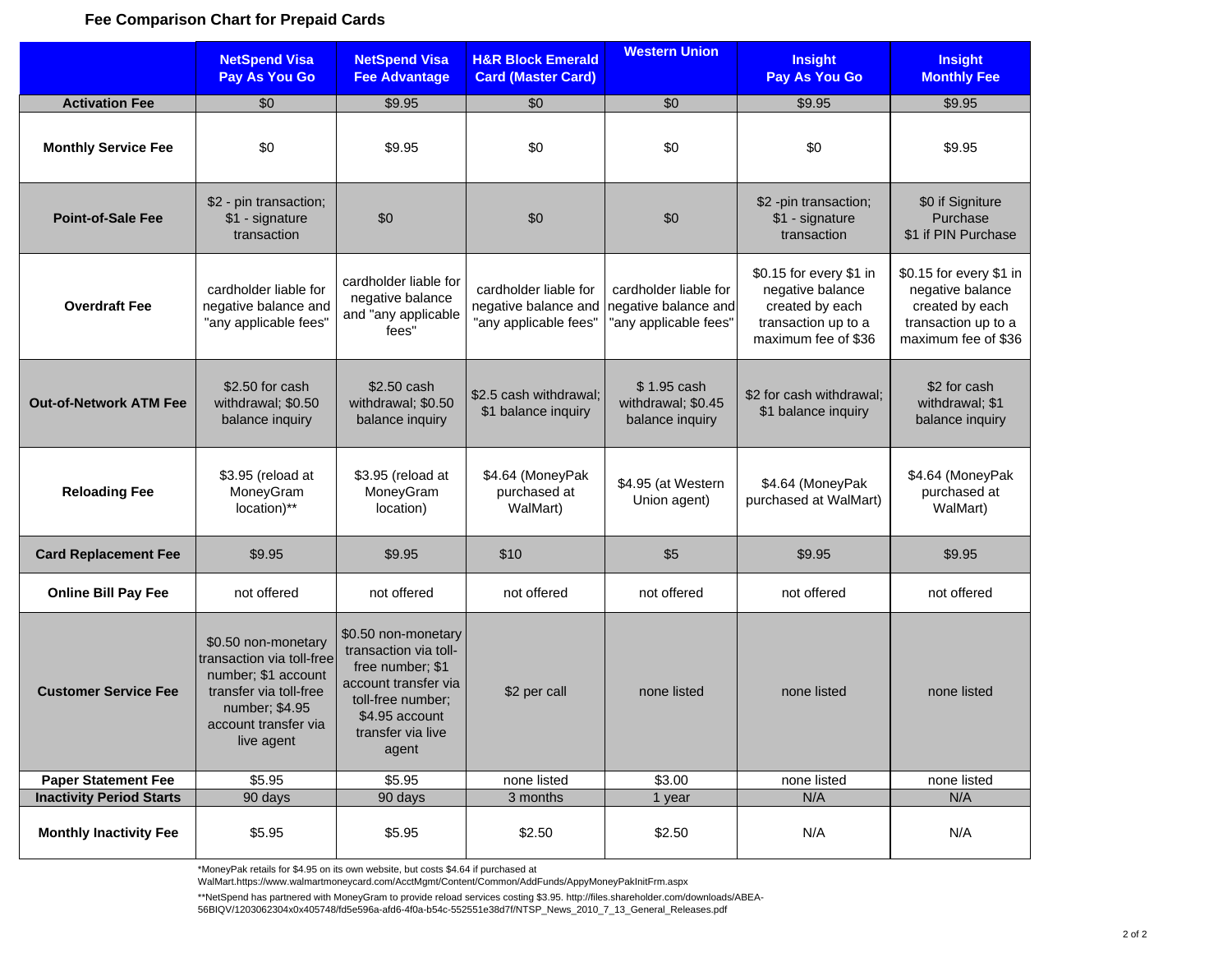#### **Calculation-Prepaid Card Costs**

|                                                                                                               | <b>WalMart Money Card</b>                                                                    | <b>Rush Card</b><br><b>Pay Monthly Program</b> | <b>Rush Card</b><br><b>Pay As You Go Program</b> | <b>Account Now Gold</b><br><b>Prepaid Card</b> | <b>Joyner</b><br><b>Reach Card</b>          | <b>Green Dot</b><br><b>Prepaid Card</b>             |
|---------------------------------------------------------------------------------------------------------------|----------------------------------------------------------------------------------------------|------------------------------------------------|--------------------------------------------------|------------------------------------------------|---------------------------------------------|-----------------------------------------------------|
| <b>Opening and Monthly</b><br><b>Fees</b>                                                                     | \$3 Activation<br>\$3 Monthly Fee                                                            | \$3.95 Activation<br>\$9.95 Monthly Fee        | \$3.95 Activation                                | \$9.95 monthly Fee                             | \$9.95 Activation<br>\$8.95 Monthly Fee     | \$4.95 Activation<br>\$5.95 Monthly Fee             |
| <b>Amount Needed To</b><br><b>Get Started</b>                                                                 | \$26 (includes \$20 initial<br>load minimum)                                                 | \$13.90                                        | \$3.95                                           | \$19.95 (includes \$10 min<br>load)            | \$38.90 (includes \$20)<br>minimum deposit) | \$20.90 (includes \$10)<br>initial minimum deposit) |
| <b>Monthly Total for 3</b><br>Cash Withdrawals*                                                               | \$13.80                                                                                      | \$10.30                                        | \$15.30                                          | \$15.30                                        | \$15.30                                     | $$0-15.30$                                          |
| <b>Monthly Total for 8</b><br><b>POS Purchases</b>                                                            | \$0                                                                                          | \$0 (signature)-\$8 (pin)                      | \$8 (sig/pin) \$10 monthly cap                   | \$0                                            | \$0                                         | \$0                                                 |
| <b>Cost of Paper Check</b><br>for Rent Payment                                                                | 1.5 (money order)                                                                            | \$1-(Bill Pay)-\$1.5 (Money<br>Order)          | \$1-(Bill Pay)-\$1.5 (Money<br>Order)            | \$0 (BillPay)-\$1.50 (money<br>order)          | \$1.50 (money order)                        | \$1.50 (money order)                                |
| <b>Monthly Fee for 2</b><br><b>Reloads</b>                                                                    | \$6 (reload in person at<br>WalMart); \$9.28<br>(MoneyPak)                                   | \$9.28 (MoneyPak)                              | \$9.28 (MoneyPak)                                | \$9.28 (MoneyPak)                              | \$9.28 (MoneyPak)                           | \$9.28 (MoneyPak)                                   |
| <b>Monthly Total for Two</b><br><b>Balance Inquiries*</b>                                                     | \$0-\$7.20                                                                                   | \$0-\$7.20                                     | \$0-\$7.20                                       | \$0-\$7.20                                     | \$0-\$10.20                                 | $$0 - $6.20$                                        |
| Range for 1st Month**                                                                                         | \$30.58-\$37.78                                                                              | \$34.48-\$50.18                                | \$37.53-\$45.23                                  | \$34.53-\$43.23                                | \$44.98-\$55.18                             | \$21.68-\$43.18                                     |
| Range for 2nd<br>Month**                                                                                      | \$27.58-\$34.78                                                                              | \$30.53-\$46.23                                | \$33.58-\$41.28                                  | \$34.53-\$43.23                                | \$35.03-\$45.23                             | \$16.73-\$38.23                                     |
| Two Month Total**                                                                                             | \$58.16-\$72.56                                                                              | \$65.01 - \$96.41                              | \$71.11-\$86.51                                  | \$69.96-\$86.46                                | \$80.01-\$100.41                            | \$38.41-\$81.41                                     |
| 6 Month total**                                                                                               | \$168.48-\$211.68                                                                            | \$187.13-\$281.33                              | \$205.43-\$251.63                                | \$207.18-\$259.38                              | \$220.13-\$281.33                           | \$105.33-\$234.33                                   |
| <b>First Year Total Cost**</b>                                                                                | \$333.96-\$420.36                                                                            | \$370.31-\$558.71                              | \$406.91-\$499.31                                | \$414.36-\$518.76                              | \$430.31-\$552.71                           | \$205.71-\$463.71                                   |
| <b>First Year Cost</b><br><b>Assuming Minimum</b><br>Fees***                                                  | \$129 (if all reloads in<br>person at Walmart)-<br>\$168.36 (if all reloads via<br>MoneyPak) | \$246.71                                       | \$223.31                                         | \$230.76                                       | \$246.71                                    | \$205.71                                            |
| <b>First Year Cost</b><br><b>Assuming Minimum</b><br><b>Fees and Reload via</b><br><b>Direct Deposit Only</b> | \$57.00                                                                                      | \$135.35                                       | \$111.95                                         | \$119.40                                       | \$135.35                                    | \$94.35                                             |

\*Out-of-network ATM withdrawal cost includes \$2.60, the avg. ATM owner surcharge amount according to Moebs.

\*\*Low end of range assumes that consumers avoid POS fees where possible, avoid ATM balance inquiry fees, and use cheapest option for paying bill by check/money order. Cost does not include any minimum load amounts required at activation.

\*\*\* This assumes that the consumer avoids fees to get to low-end range, and also avoids ATM withdrawal fees by only getting cash back at the point of sale.